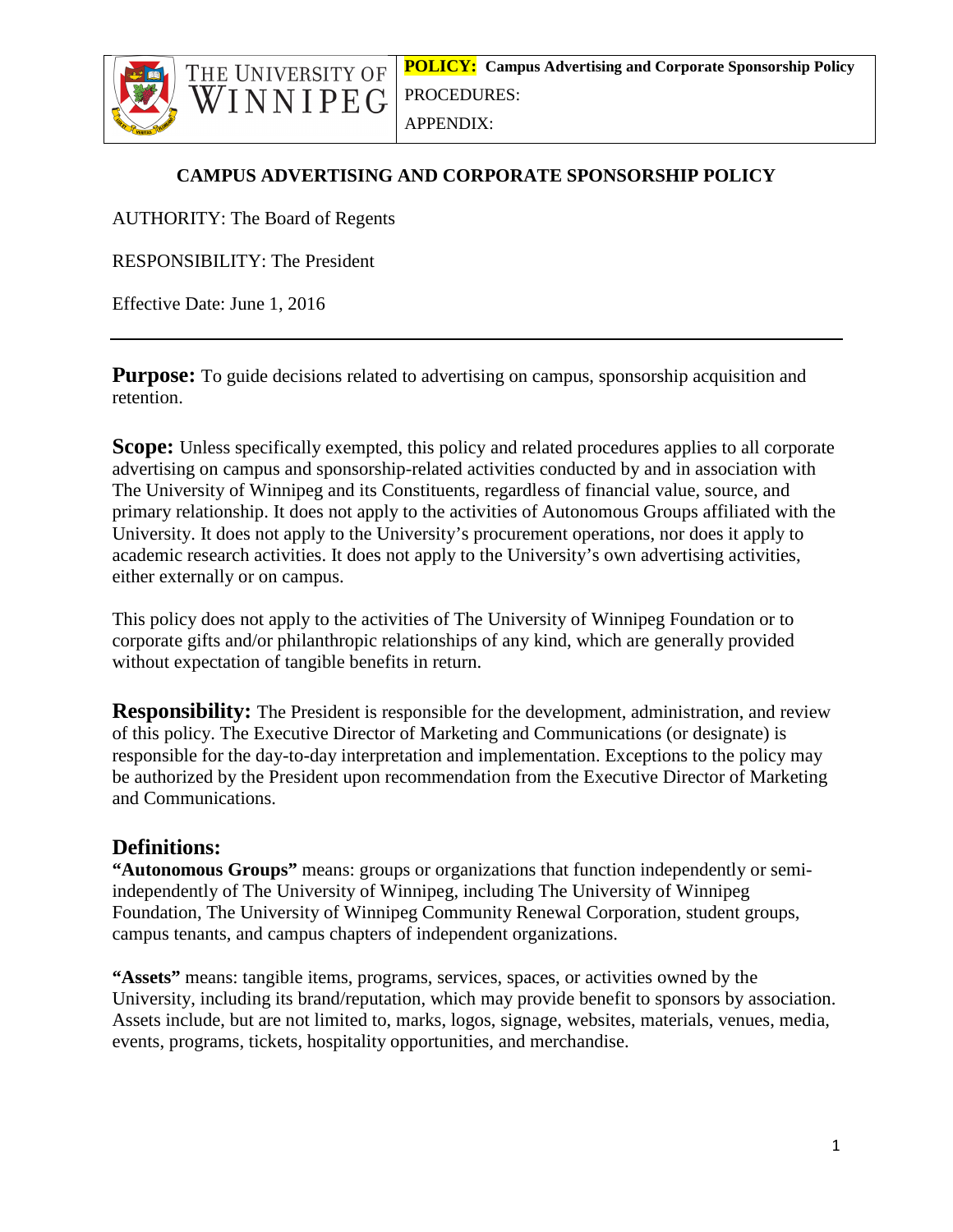

WINNIPEG

**"Category Exclusivity":** means the right of a sponsor to be the only company with its product or service category associated with a University Asset. Category Exclusivity can also be granted University-wide, regardless of sponsorship focus.

**"Constituents"** means: academic and administrative units of The University of Winnipeg, including, but not limited to, faculties, departments, colleges, centres, and institutes.

**"In-Kind Support"** means a non-cash contribution that can be assigned a market dollar value and that replaces an existing or portion of an existing budgeted line item (also known as Value-In-Kind [VIK]) and has \$0 value applied against a predefined Sponsorship Fee if it is strictly being employed as a marketing tactic by the sponsor with no real benefit to the University.

**"Inventory"** means the totality of Assets available for sale to sponsors.

**"Jurisdiction"** means the designated areas on campus where sponsorship activities are permitted.

**"Recognition and Benefits"** mean the Asset usage provided to a sponsor in exchange for a Sponsorship Fee.

**"Sponsorship"** refers to the act of paying the cost of an activity or event in return for the right to advertise during that event or activity.

**"Sponsorship Fee"** means the cash fee and/or VIK provided for the Recognition and Benefits as negotiated between the parties.

# **Principles**

The University of Winnipeg accepts advertising and sponsorship to help support events, fundraising activities, and to lessen operational budget demands for some services, programming, materials, events, and facilities.

The University's reputation is a consideration when assessing brand association.

Campus advertising and sponsorships must not undermine or unduly influence the University's mandate, mission, vision, and values, or the best interests of its students.

Campus advertising and sponsorship activities must not substantially undermine the primary operations of Constituents or University tenants.

The University, whenever possible, will engage sponsorship with like-minded, communityoriented, locally based and progressive organizations and businesses.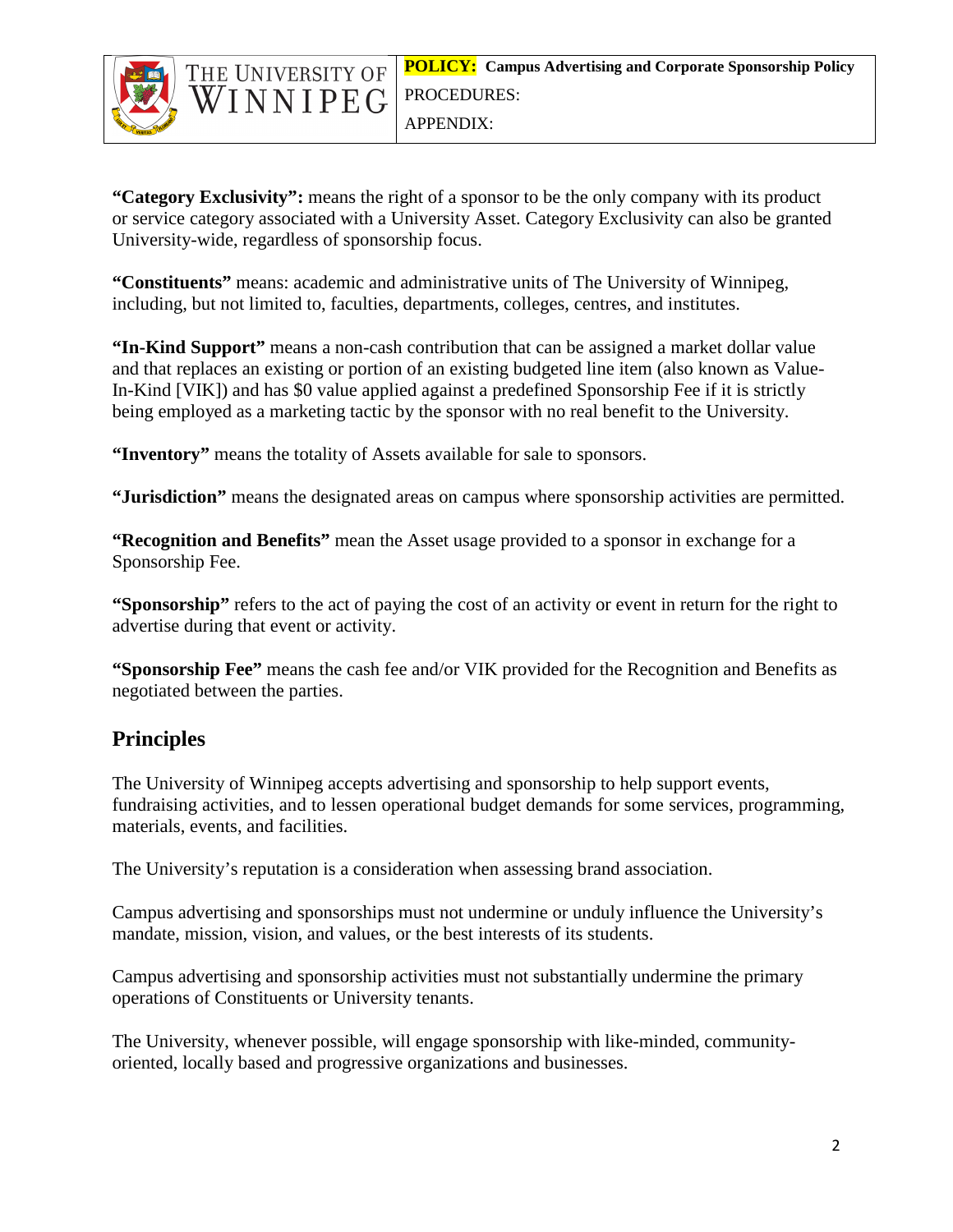



The University is committed to environmental sustainability and social justice and prefers sponsorship activities with organizations that share in this commitment.

Campus advertising and sponsorship activities are permitted only in designated areas of campus and must not be overtly disruptive to normal uses of those areas.

# **Procedures:**

Potential sponsors aim to gain value through association with the University's brand and exposure to the varied University audience.

### **Ethics and Brand Association**

- The University of Winnipeg will accept advertising or sponsorship from organizations or individuals whose brand, publicly known values, or primary activities are compatible with the University's brand or ideals.
- The University will not allow promotion or advertising that:
	- o Presents demeaning or derogatory messaging or portrayals of individuals or groups
	- o Endorses controlled substances, tobacco brands or vape products, weapons manufacturing, weight-loss products or cosmetic surgery, adult entertainment, cheque-cashing services or pawn dealers, or any other product or service that may be deemed exploitative
- The University will not allow the promotion of alcohol, gaming, or gambling to students of The University of Winnipeg Collegiate
- At no time may any Constituent endorse, or appear to endorse, a sponsoring company or its products.

### **Financial Considerations**

- Constituents determine the allocation of Sponsorship Fees they have raised, or that have been raised on their behalf by the Marketing and Communications department, unless otherwise directed by the Associate Vice-President, Finance.
- Sponsorship Fees, Recognition and Benefits must represent a fair exchange of value between the University and the sponsor.

# **Jurisdiction**

- Except for space-naming rights, sponsorship activity is not permitted in spaces that are primarily used for educational purposes, including but not limited to classrooms, laboratories, libraries, computer labs, and faculty research areas.
- Sponsorship activities in student association spaces are governed and administered by the University of Winnipeg Students' Association (UWSA).
- Unless authorized by the President upon recommendation from the Executive Director, Marketing and Communications, campus advertising and sponsorship activities may be conducted only in the following campus spaces:
	- 1. Duckworth Centre